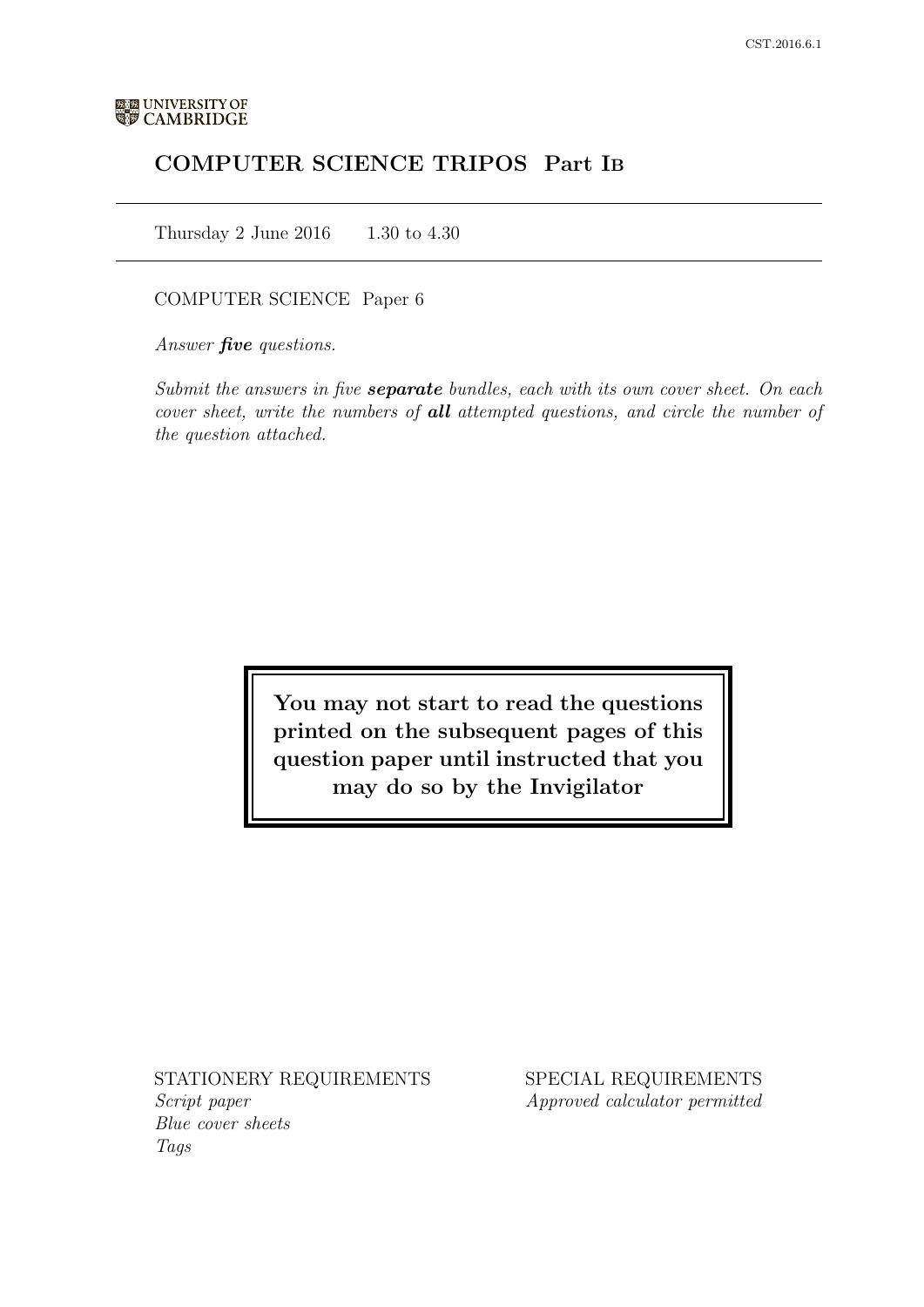### 1 Complexity Theory

(a) Let  $f : \mathbb{N} \to \mathbb{N}$  be a function and let rng(f) be defined to be the set

$$
rng(f) = \{ y \mid f(x) = y \text{ for some } x \in \mathbb{N} \}.
$$

- (i) Define what it means to say that  $f$  is computable in polynomial time. Pay particular attention to the question of how numbers are represented as strings of symbols. [3 marks]
- $(ii)$  Show that if f is computable in polynomial time and increasing (i.e., for all  $x \in \mathbb{N}, x < f(x)$ , then  $\text{rng}(f)$  is in NP. [5 marks]
- $(iii)$  Show that if f is computable in polynomial time, increasing and injective, then  $\text{rng}(f)$  is in UP. [5 marks]
- (b) Let  $A \subseteq \mathbb{N}$  be defined as the following set of numbers

 $A = \{x \mid x = pq \text{ for distinct prime numbers } p \text{ and } q\}.$ 

Prove that A is in NP and in co-NP. [7 marks]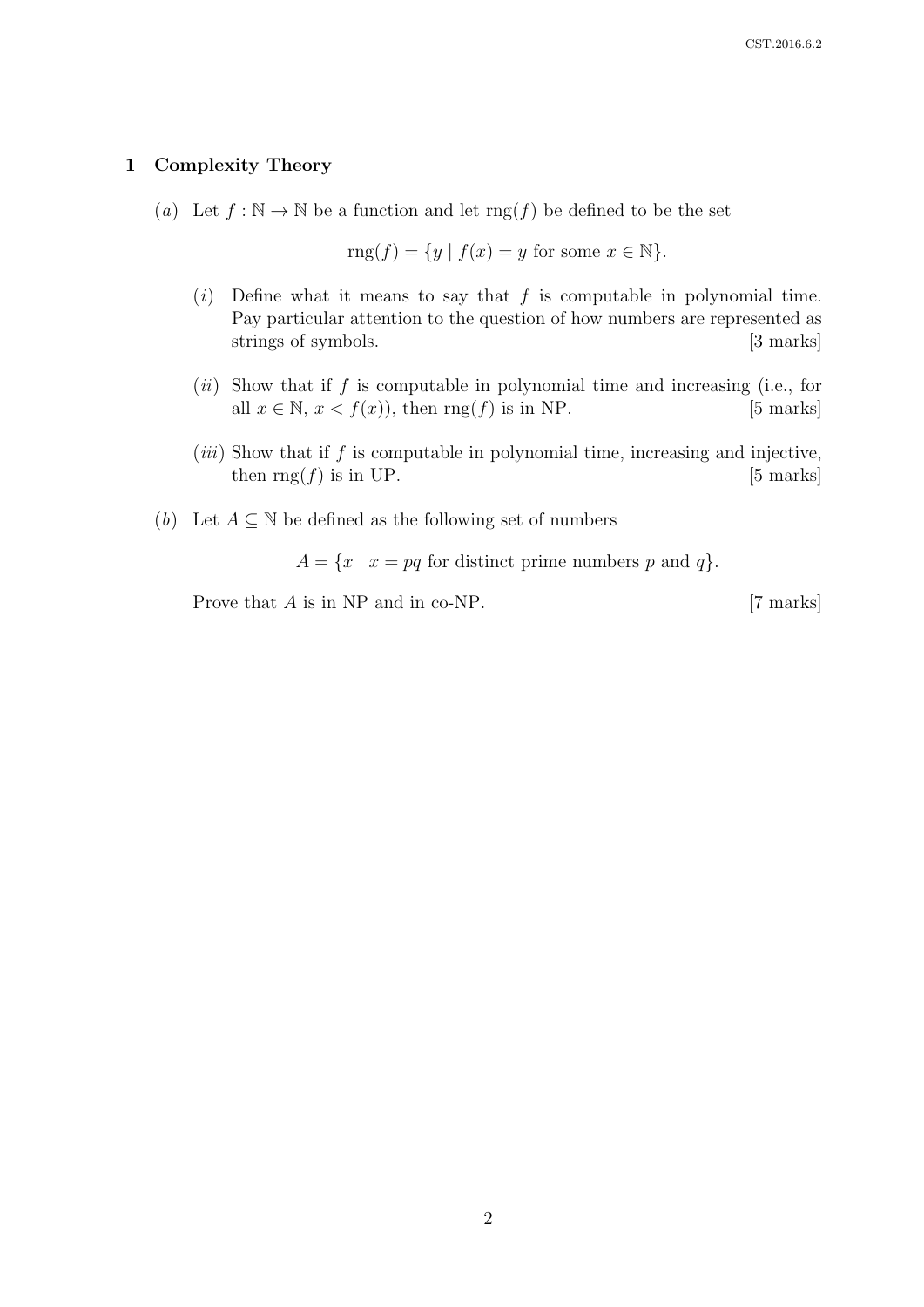# 2 Complexity Theory

The Graph Isomorphism problem is the problem of deciding, given two graphs  $G_1 = (V_1, E_1)$  and  $G_2 = (V_2, E_2)$ , whether there is a bijection  $\beta : V_1 \rightarrow V_2$  such that

 $(u, v) \in E_1$  if, and only if,  $(\beta(u), \beta(v)) \in E_2$ ,

for all  $u, v \in V_1$ .

The Graph Isomorphism problem is not known to be in P nor known to be NP-complete.

We define GI to be the set of all languages  $L$  which are *polynomial-time reducible* to Graph Isomorphism.

What can you conclude from the above definitions and information about the truth of the following statements? If the statement is true or false, justify your answer and if you cannot conclude anything about its truth, explain why that is so.

|     | $(a)$ Graph Isomorphism is in NP. | $[4 \text{ marks}]$ |
|-----|-----------------------------------|---------------------|
| (b) | Graph Isomorphism is in co-NP.    | $[4 \text{ marks}]$ |
|     | $(c)$ GI $\subseteq$ NP.          | $[3 \text{ marks}]$ |
|     | (d) NP $\subseteq$ GI.            | $[3 \text{ marks}]$ |
|     | $(e)$ $P \subseteq GI$ .          | $[3 \text{ marks}]$ |
| (f) | $GI \subseteq P$ .                | 3 marks             |

## 3 Computation Theory

- (a) Give a precise definition of the collection of partial recursive functions. You should define any functions, or constructions on partial functions that you use in your definition. [9 marks]
- (b) Explain why every partial function computable by a register machine is a partial recursive function. You may assume without proof the existence of suitable primitive recursive functions for manipulating numerical codes of register machine configurations so long as you state their properties precisely. [10 marks]
- $(c)$  Is every partial recursive function computable by a register machine? [1 mark]

3 (TURN OVER)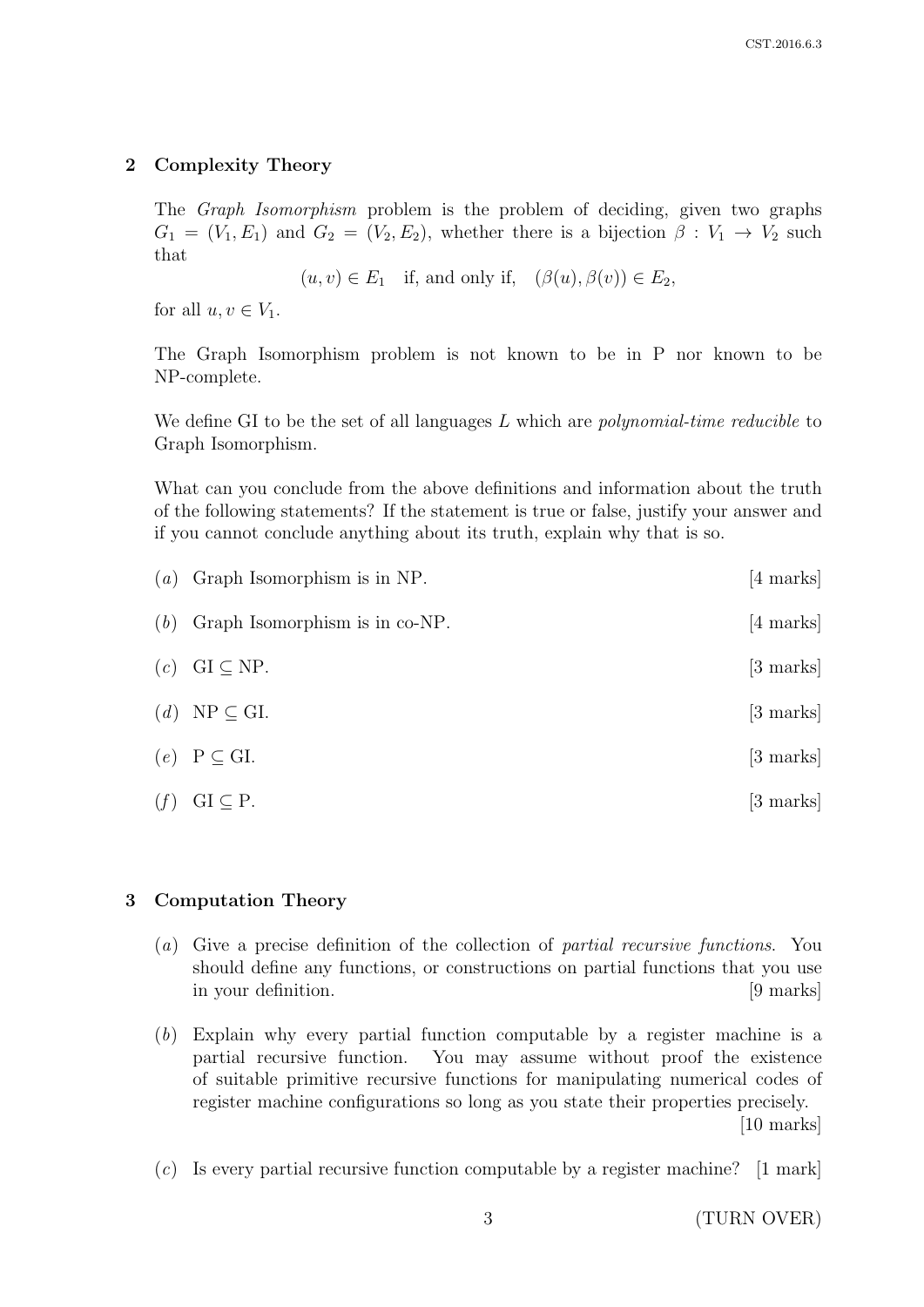#### 4 Computation Theory

- (a) Define the terms M of the  $\lambda$ -calculus and the relation  $M =_{\beta} M'$  of  $\beta$ -conversion between them. [6 marks]
- (b) For  $n \in \mathbb{N}$ , what is the *n*th *Church numeral*? [2 marks]
- (c) Consider encoding a non-empty list of  $\lambda$ -terms  $M_1, M_2, \ldots, M_n$  as the  $\lambda$ -term

$$
[M_1, M_2, \ldots, M_n] \triangleq \lambda x f. f M_1(f M_2 \ldots (f M_n x) \ldots)
$$

where the variables x and f do not occur free in  $M_1, M_2, \ldots, M_n$ . Give, with justification, λ-terms Iter, Cons, Append and Nil satisfying

- (*i*) Iter  $M F [M_1, M_2, \dots, M_n] =_\beta F M_1(F M_2 \dots (F M_n M))$  [2 marks]
- (*ii*) Cons  $M [M_1, M_2, \ldots, M_n] =_\beta [M, M_1, M_2, \ldots, M_n]$  [3 marks]
- (*iii*) Append  $[M_1, ..., M_m]$   $[N_1, ..., N_n] =_\beta [M_1, ..., M_m, N_1, ..., N_n]$  [3 marks]
- (iv) Cons M Nil  $=_{\beta}$  [M], Iter M F Nil  $=_{\beta}$  M and Append Nil  $N =_{\beta} N$  [4 marks]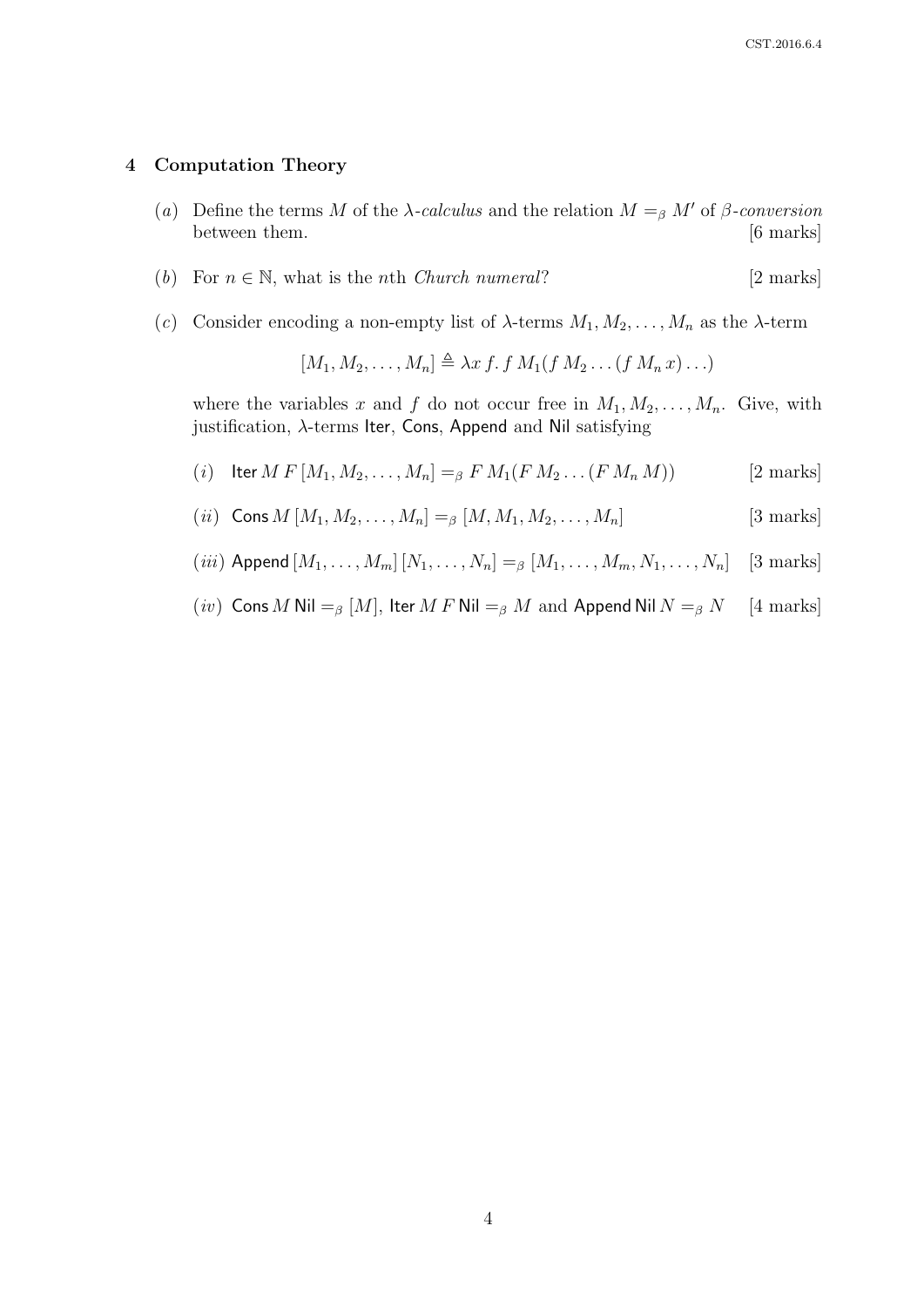# 5 Logic and Proof

(a) Write brief notes on the use of clause methods to prove theorems. Include a description of an algorithm that can find a model of a set of clauses, if one exists. Illustrate your answer using the following example:

$$
\{P, Q, \neg R\} \quad \{\neg P, R\} \quad \{\neg Q\} \quad \{P, R\}
$$
\n
$$
\text{[6 marks]}
$$

- (b) For each of the following sets of clauses, either exhibit a model or show that none exists. Below,  $a$  and  $b$  are constants, while  $x$ ,  $y$  and  $z$  are variables.
	- (i)

$$
\{\neg P(x), Q(x, x)\}\
$$
  

$$
\{\neg Q(x, y), \neg Q(y, x), R(x, y)\}\
$$
  

$$
\{\neg R(x, y), \neg R(y, x)\}\
$$
  

$$
\{P(a), P(b)\}\
$$

[7 marks]

(ii)

$$
{P(x), Q(x)}
$$
  

$$
{\neg P(x), Q(f(x))}
$$
  

$$
{P(x), \neg Q(f(x))}
$$
  

$$
{\neg P(x), \neg Q(x)}
$$

[7 marks]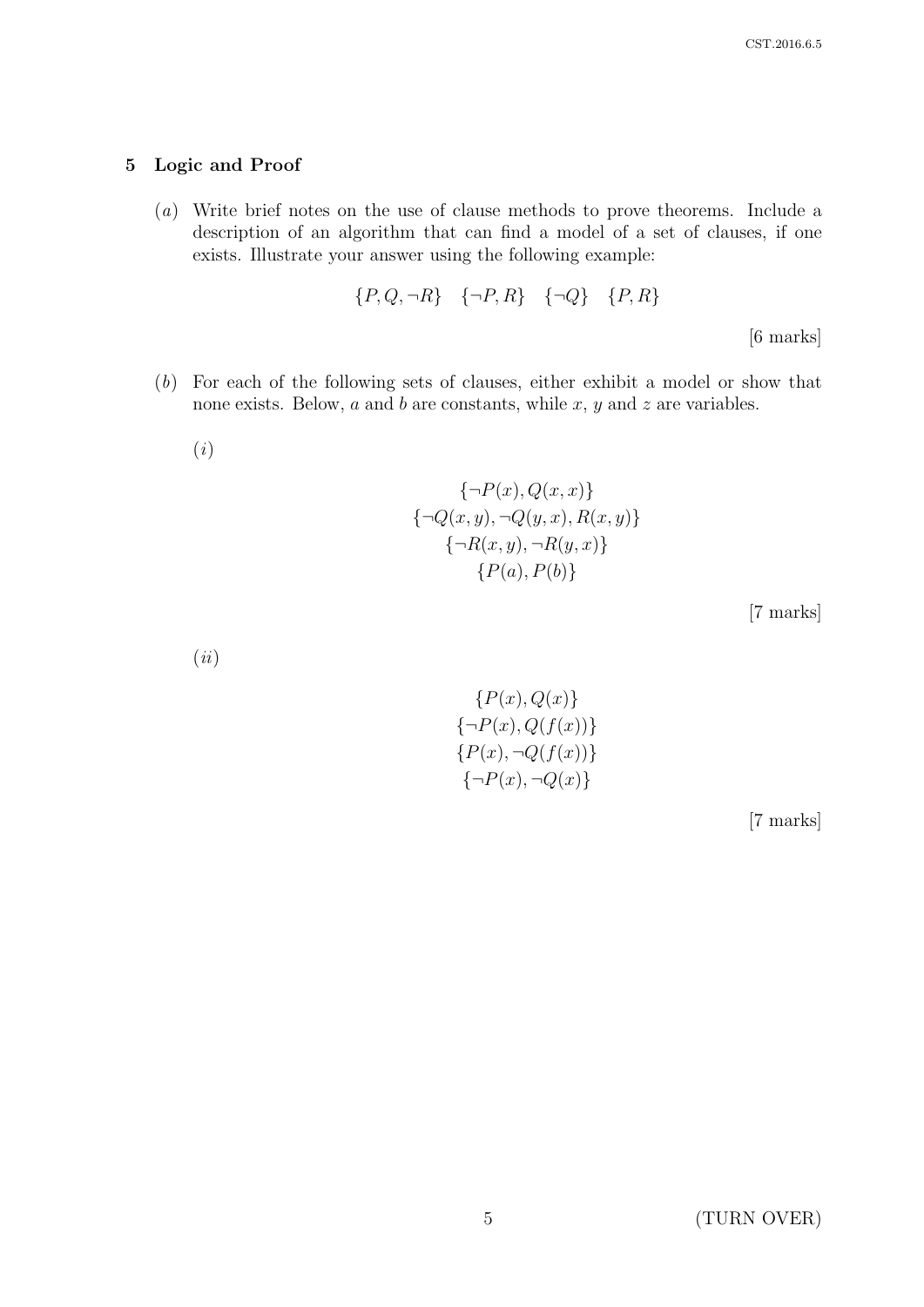### 6 Logic and Proof

- (a) Write brief notes on Satisfiability Modulo Theories (SMT). Explain how SMT works and what sort of problem it can solve. [4 marks]
- (b) Outline the basic ideas behind Fourier-Motzkin variable elimination, demonstrating them by solving the following set of constraints:

$$
x + z \ge 5 \qquad y + z \ge 5 \qquad y - 2z \ge -2 \qquad x + y + z \le 7
$$

[8 marks]

(c) Briefly describe an algorithm for constructing a Binary Decision Diagram (BDD) without first constructing the full binary decision tree. Illustrate your answer by constructing the BDD for  $(P \vee R) \rightarrow (P \wedge (Q \oplus R))$ , where  $\oplus$  denotes exclusive OR.

[8 marks]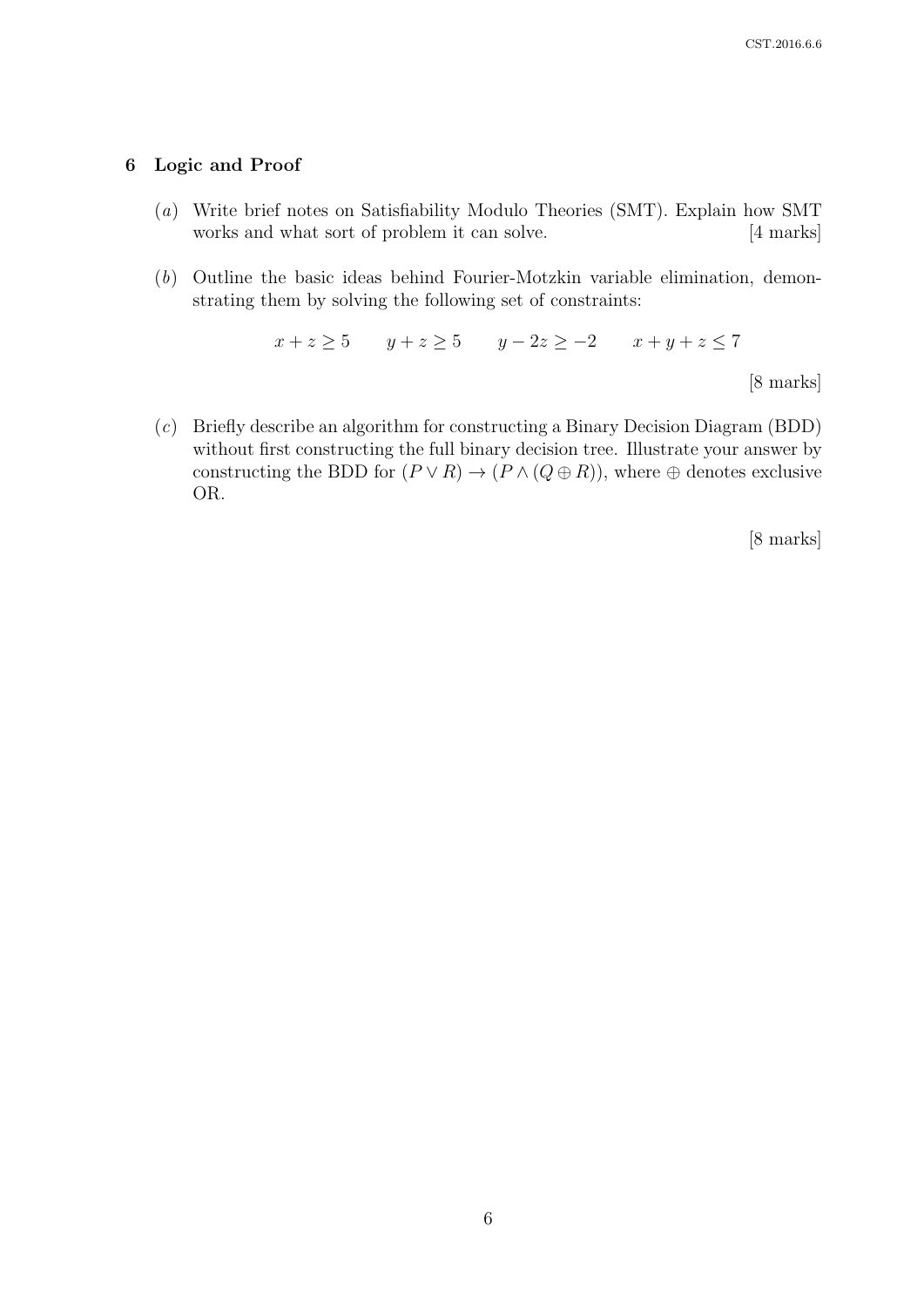### 7 Mathematical Methods for Computer Science

- (a) (i) Express W, the primitive  $N^{th}$  root of unity, as a complex exponential. [2 marks]
	- (ii) Express the N-point real-valued discrete sequence  $f[n] = \cos(2\pi n/N)$  for  $n = 1, 2, 3, ..., N$  in terms of W. [3 marks]
	- (*iii*) Using a vector sum diagram in the complex plane, show how elements of the real-valued discrete sequence  $f[n]$  are represented as a sum of complex numbers related to W, each having unit length. Construct your diagram for the particular case of integer  $n = N/8$ . [2 marks]
- (b) A zero-centred pulse function  $F(\omega)$  in the frequency domain  $\omega$ , having unit area  $F(\omega) = 1/2$  for  $\omega \in [-1, +1]$ , and  $F(\omega) = 0$  for  $|\omega| > 1$ , represents one ideal low-pass filter.



- (i) Derive its inverse Fourier transform  $f(x)$ . [4 marks]
- (*ii*) Sketch a plot of this function and specify the roots of  $f(x) = 0$ . [2 marks]
- (c) Let  $f(x)$  be any real-valued function whose Fourier transform  $F(\omega)$  exists. Show that  $F(\omega)$  has the property of Hermitian symmetry  $F(-\omega) = F(\omega)$ , and comment on the computational benefits that result from this property.

*Hint*: Represent  $f(x)$  as the sum of an even function  $f_e(x)$  plus an odd function  $f_o(x)$ , where

$$
f_e(x) = \frac{1}{2}(f(x) + f(-x))
$$

$$
f_o(x) = \frac{1}{2}(f(x) - f(-x))
$$

and then consider the Fourier transform of  $f(x) = f_e(x) + f_o(x)$ . You may invoke known properties of even- and odd-symmetric functions without proof.

[7 marks]

7 (TURN OVER)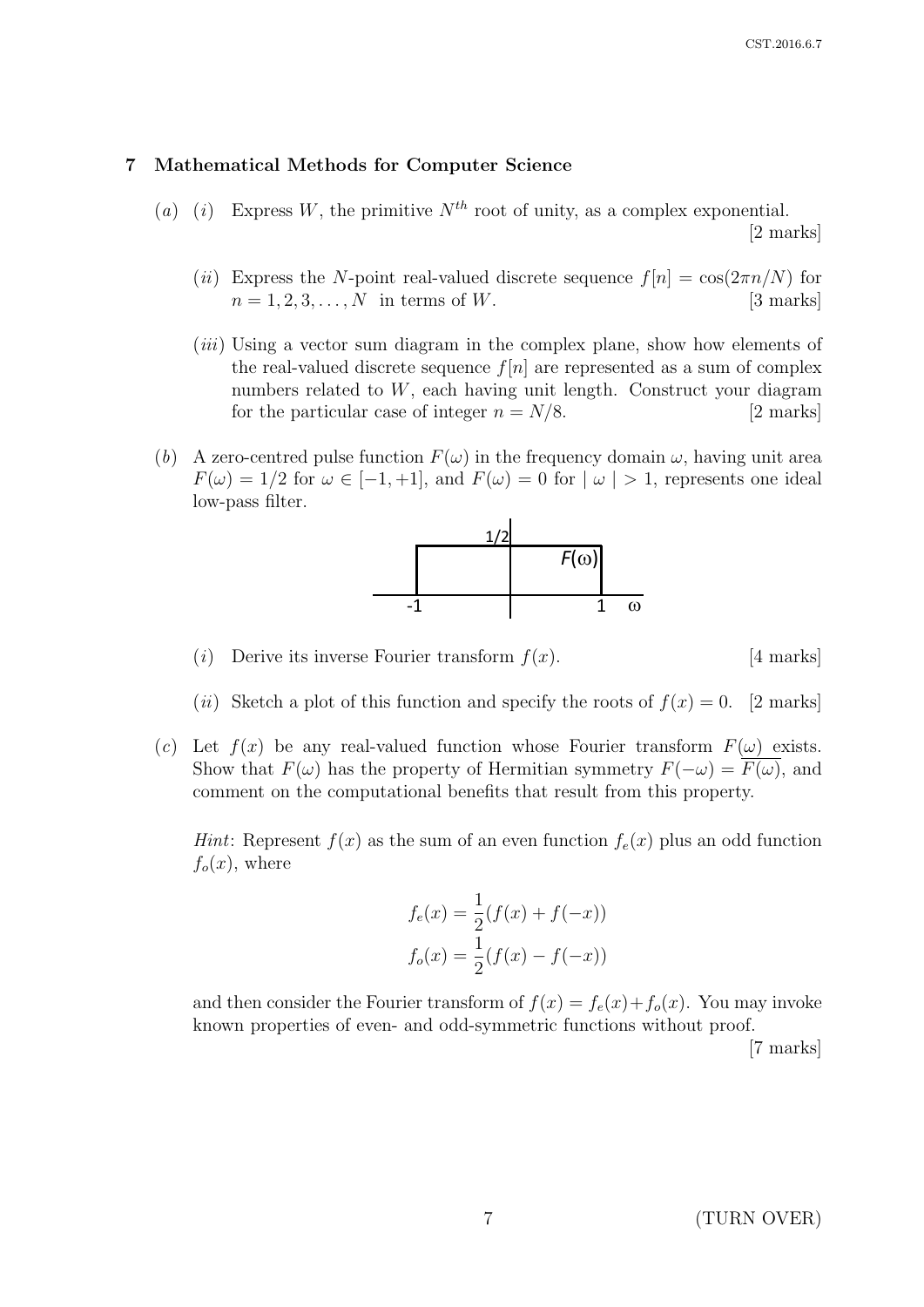#### 8 Mathematical Methods for Computer Science

- (a) (i) Consider a random variable X with moment generating function  $M_X(t)$ . State Chernoff's bound for the probability  $\mathbb{P}(X \ge a)$  where a is a constant. [2 marks]
	- (ii) If  $X \sim \text{Binomial}(n, p)$  apply Chernoff's bound to X and minimize the upper bound over the values  $t > 0$  to show that for  $np < a < n$

$$
\mathbb{P}(X \ge a) \le \left(\frac{np}{a}\right)^a \left(\frac{n(1-p)}{n-a}\right)^{n-a}.
$$

[8 marks]

- (b) An online service company receives n tasks per unit time and wishes to serve these tasks using m servers. The allocation of the tasks to the servers is by a randomized load balancing strategy that assigns each of the  $n$  tasks independently and uniformly to one of the  $m$  servers. Each server can serve up to and including t tasks per unit time without becoming overloaded. Let  $X_i$ for  $i = 1, 2, ..., m$  be the random number of tasks assigned to the  $i<sup>th</sup>$  server in a given unit of time.
	- (*i*) What is the marginal distribution of  $X_i$  for each  $i = 1, 2, \ldots, m$ ? [2 marks]
	- (*ii*) State whether or not the random variables  $X_i$  for  $i = 1, 2, ..., m$  are mutually independent. Justify your result. [3 marks]
	- (*iii*) Let  $Y_m = \max\{X_1, X_2, \ldots, X_m\}$  and show that

$$
\mathbb{P}(Y_m \ge a) \le m \mathbb{P}(X_i \ge a) \qquad i = 1, 2, \dots, m \, .
$$

You may assume without proof that if  $A_1, A_2, \ldots, A_r$  are random events then  $\mathbb{P}(\cup_{i=1}^{r} A_i) \leq \sum_{i=1}^{r} \mathbb{P}(A_i).$  [2 marks]

(iv) The company asks your advice about a suitable number of servers to rent so that the probability that at least one of the servers is overloaded in a given unit of time is no greater than 0.01. Determine an expression for the least value of  $m$  such that the stated criterion is met. [3 marks]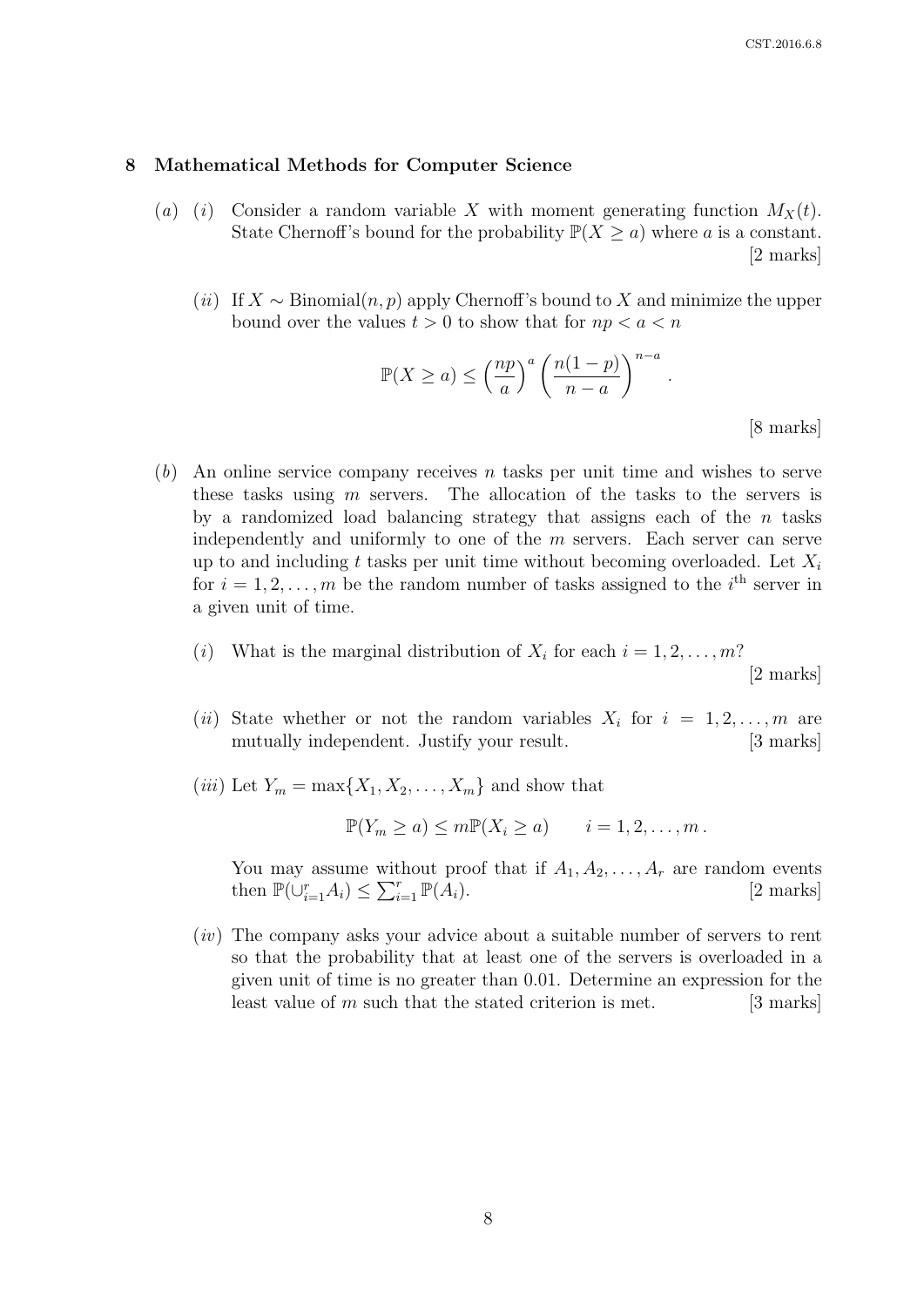#### 9 Semantics of Programming Languages

Consider the imperative language syntax below. Here n ranges over 32-bit numbers  $\mathbb{N}_{32} = [0,..,2^{32}-1],$  with modular addition  $\oplus$ , and x ranges over an infinite set of identifiers.

$$
e ::= n | \text{ref } e | !e | e := e' | \text{skip} | e; e' | x | \text{let } x = e \text{ in } e'
$$

We give it two semantics. The first extends the syntax with abstract locations  $l$ (taken from some infinite set  $L$ ) and has an abstract store  $s$ , a finite partial function from abstract locations to values  $v ::= n | l$ . The initial abstract store  $s_0$  is the partial function with empty domain. The semantic rules are all standard; the most interesting are shown below for reference.

$$
\big| \langle e_1, s_1 \rangle \longrightarrow \langle e_2, s_2 \rangle \big|
$$

$$
\frac{l \notin \text{dom}(s)}{\langle \text{ref } v, s \rangle \longrightarrow \langle l, s + \{l \mapsto v\} \rangle} \text{REF1}
$$
\n
$$
\frac{l \in \text{dom}(s) \land s(l) = v}{\langle l, s \rangle \longrightarrow \langle v, s \rangle} \text{DEREF1}
$$
\n
$$
\frac{l \in \text{dom}(s) \land s(l) = v}{\langle l, s \rangle \longrightarrow \langle v, s \rangle} \text{DEREF1}
$$
\n
$$
\frac{l \in \text{dom}(s) \land s(l) = v}{\langle l, s \rangle \longrightarrow \langle v, s \rangle} \text{DEREF1}
$$

For the second semantics we have a concrete store  $M$ , a total function from concrete addresses  $n \in \mathbb{N}_{32}$  to values which here are also just numbers  $n' \in \mathbb{N}_{32}$ , together with a counter  $a \in \mathbb{N}_{32}$  that records the next unallocated address. This semantics uses the abstract syntax exactly as above, without abstract locations. The initial concrete store  $M_0$  maps all addresses to 0; the initial  $a_0 = 0$ . The interesting rules are:

$$
\big| \langle e_1, M_1, a_1 \rangle \Longrightarrow \langle e_2, M_2, a_2 \rangle
$$

$$
\frac{\langle \text{ref } n, M, a \rangle \Longrightarrow \langle a, M + \{a \mapsto n\}, a \oplus 1 \rangle}{\langle n := n', M, a \rangle \Longrightarrow \langle \text{skip}, M + \{n \mapsto n'\}, a \rangle} \stackrel{\text{REF1'}}{\longrightarrow} \frac{M(n) = n'}{\langle n, M, a \rangle \Longrightarrow \langle n', M, a \rangle} \text{DEREF1'}
$$

Consider expressions e of the form let  $x = \text{ref } 3$  in  $e'; x$ , where  $e'$  does not contain any free occurrences of  $x$  or any abstract locations  $l$ .

- (a) Can e (with the initial store) reduce to a value different from 3, (i) in the abstract semantics or (ii) in the concrete semantics? In each case, either give an example and explain it or give a careful informal argument why not. [8 marks]
- (b) Define a large subset of the expressions that reduce to the same value in both semantics. Explain your answer. [8 marks]
- (c) Discuss the advantages and disadvantages of the two semantics for a C-like systems programming language. [4 marks]

9 (TURN OVER)